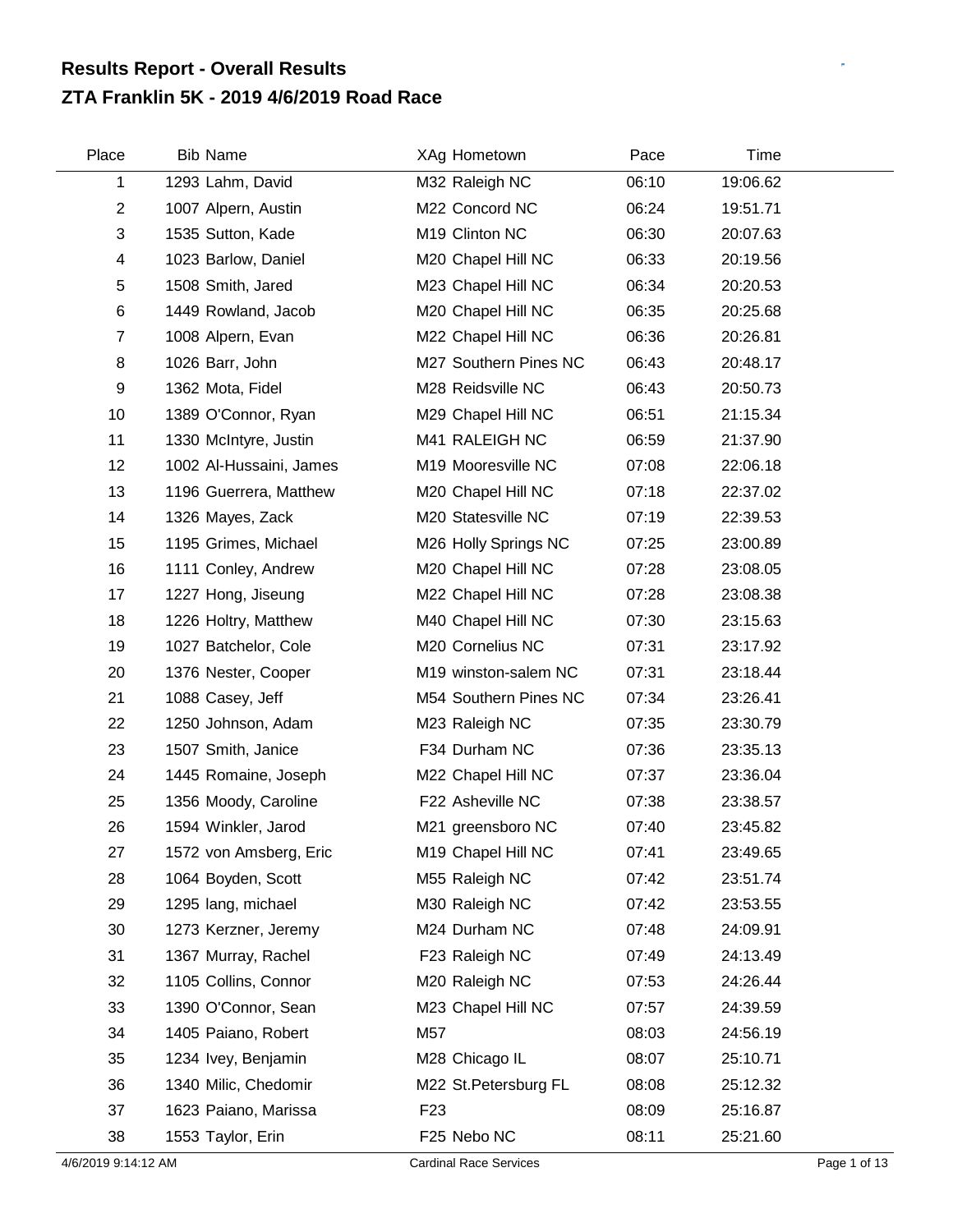| Place | <b>Bib Name</b>         | XAg Hometown        | Pace  | Time     |  |
|-------|-------------------------|---------------------|-------|----------|--|
| 39    | 1379 Norman, Parker     | F20 Mooresville NC  | 08:12 | 25:26.18 |  |
| 40    | 1519 Stancill, Robert   | M56 RALEIGH NC      | 08:14 | 25:32.16 |  |
| 41    | 1583 Werner, Lisa       | F49 RALEIGH NC      | 08:23 | 25:58.40 |  |
| 42    | 1353 Mizelle, Sara      | F50 Chapel Hill NC  | 08:25 | 26:04.60 |  |
| 43    | 1332 McLatchy, Lucas    | M19 Wilmington NC   | 08:27 | 26:12.75 |  |
| 44    | 1222 Hoard, Lake        | F19 Chapel Hill NC  | 08:29 | 26:17.40 |  |
| 45    | 1609 Mahn, Lindsey      | F20 Chapel Hill NC  | 08:30 | 26:20.39 |  |
| 46    | 1417 Petersen, Bailey   | F20 Chapel Hill NC  | 08:30 | 26:20.97 |  |
| 47    | 1359 Morgan, Emily      | F25 Shelby NC       | 08:35 | 26:38.03 |  |
| 48    | 1018 Ayers, Cory        | M21 Raleigh NC      | 08:36 | 26:39.56 |  |
| 49    | 1481 Shea, John         | M20 Chapel Hill NC  | 08:37 | 26:43.11 |  |
| 50    | 1089 Casey, Mitchell    | M22 Chapel Hill NC  | 08:38 | 26:45.61 |  |
| 51    | 1116 Courtemanche, Kyle | M21 Raleigh NC      | 08:45 | 27:06.92 |  |
| 52    | 1150 Ebbs, Melinda      | F49 Arden NC        | 08:45 | 27:07.37 |  |
| 53    | 1142 Drewery, Mark      | M18 Monroe NC       | 08:46 | 27:09.23 |  |
| 54    | 1121 Cox, Wyatt         | M19 Charlotte NC    | 08:46 | 27:12.08 |  |
| 55    | 1614 Batchelder, Sarah  | F20 Raleigh NC      | 08:47 | 27:13.57 |  |
| 56    | 1394 Ormond, Bailey     | M22 Carrboro NC     | 08:47 | 27:14.99 |  |
| 57    | 1276 Khadka, Millan     | M22 Williamsburg VA | 08:48 | 27:15.81 |  |
| 58    | 1603 Young, Anna        | F20 Raleigh NC      | 08:48 | 27:16.14 |  |
| 59    | 1571 Vetter, John       | M52 St. James NY    | 08:49 | 27:20.97 |  |
| 60    | 1612 McDevitt, Jordan   | M27 Durham NC       | 08:51 | 27:25.58 |  |
| 61    | 1211 Hardeman, Ross     | M28 New Bern NC     | 08:51 | 27:26.33 |  |
| 62    | 1453 Ruhe, Megan        | F22 Charlotte NC    | 08:55 | 27:40.01 |  |
| 63    | 1249 Jodrey, Judah      | M20 GRAHAM NC       | 08:56 | 27:40.44 |  |
| 64    | 1552 Taylor, Ashlee     | F21 Chapel Hill NC  | 08:56 | 27:41.15 |  |
| 65    | 1627 Winslow, Bristol   | F51 Durham NC       | 08:58 | 27:47.54 |  |
| 66    | 1256 Johnson, Kevin     | M27 Durham NC       | 08:58 | 27:49.10 |  |
| 67    | 1122 Craft, Jennifer    | F22 Durham NC       | 08:59 | 27:50.36 |  |
| 68    | 1020 Baddley, Lorelle   | F49                 | 09:00 | 27:54.37 |  |
| 69    | 1010 Amico, Evan        | M21 Chapel Hill NC  | 09:00 | 27:54.68 |  |
| 70    | 1621 Church, Bella      | F19 Raleigh NC      | 09:02 | 27:58.71 |  |
| 71    | 1566 Urquhart, Elijah   | M20 Newport News VA | 09:03 | 28:03.56 |  |
| 72    | 1086 Carter, Joey       | F <sub>19</sub>     | 09:03 | 28:03.63 |  |
| 73    | 1013 Angel, Taylor      | F18 Chapel Hill NC  | 09:03 | 28:03.75 |  |
| 74    | 1202 Hanby, Dave        | M58 Cornelius NC    | 09:03 | 28:04.52 |  |
| 75    | 1626 Carreiro, Michael  | M21 Pittsboro NC    | 09:04 | 28:04.95 |  |
| 76    | 1391 O'Hara, John       | M51 Leicester NC    | 09:04 | 28:07.35 |  |
| 77    | 1062 Bouker, Casey      | F18 Chapel Hill NC  | 09:05 | 28:08.43 |  |
| 78    | 1280 Koch, Gracie       | F19 charlotte NC    | 09:05 | 28:08.62 |  |
| 79    | 1173 Gay, Elly          | F24 Raleigh NC      | 09:05 | 28:09.46 |  |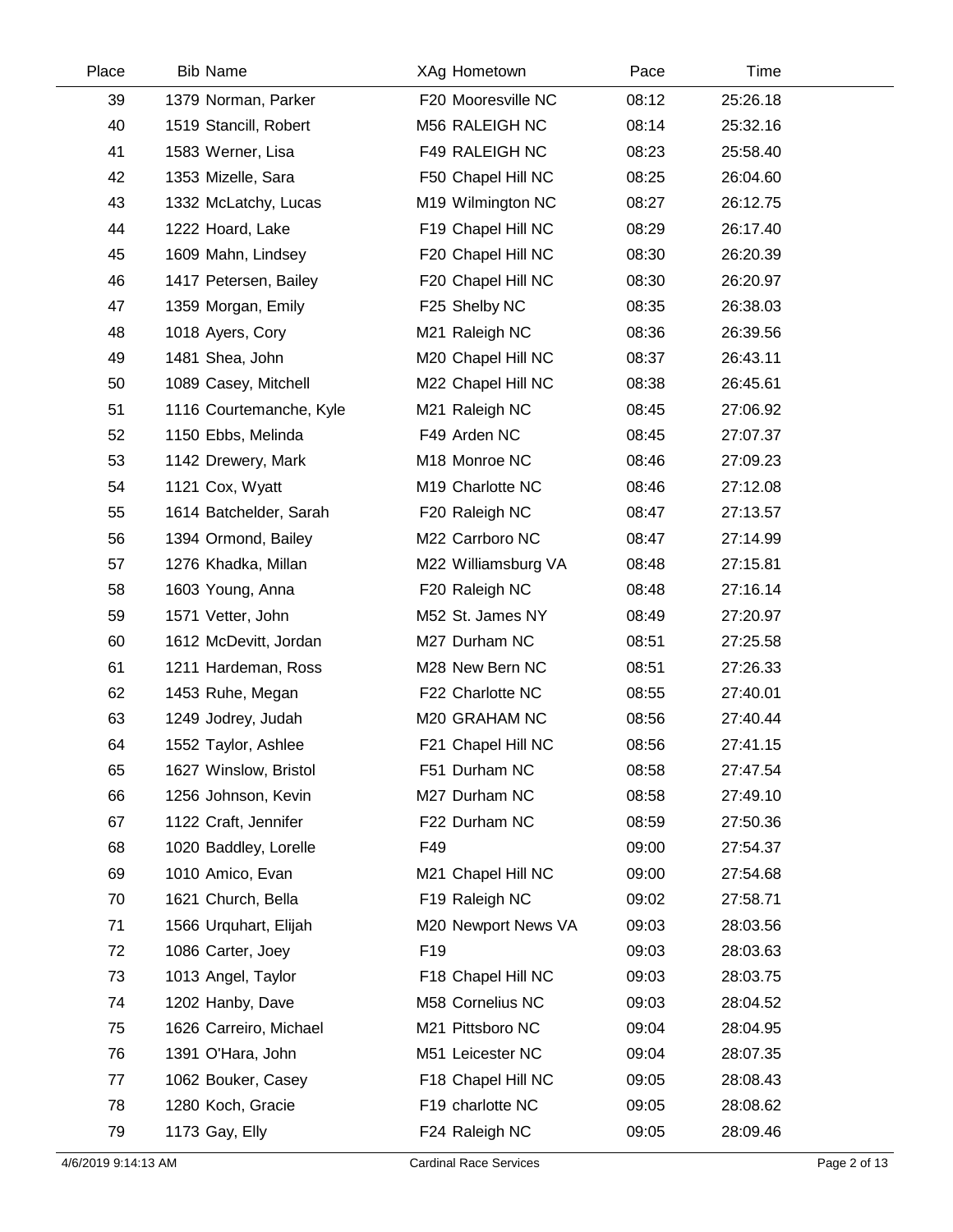| Place | <b>Bib Name</b>          | XAg Hometown           | Pace  | Time     |  |
|-------|--------------------------|------------------------|-------|----------|--|
| 80    | 1451 Rudd, Hayden        | F23 Pinehurst NC       | 09:05 | 28:09.57 |  |
| 81    | 1277 Kingman, Amy        | F49                    | 09:06 | 28:14.00 |  |
| 82    | 1570 Venema, Kirsten     | F50 Chapel Hill NC     | 09:07 | 28:16.20 |  |
| 83    | 1292 Kuang, Joanna       | F20 Chapel Hill NC     | 09:07 | 28:16.77 |  |
| 84    | 1474 Schulte, Austin     | M24 Chapel Hill NC     | 09:10 | 28:24.52 |  |
| 85    | 1543 Talton, Bonnie      | F51 Smithfield NC      | 09:11 | 28:29.13 |  |
| 86    | 1463 Samuelson, Allen    | M54 Chapel Hill NC     | 09:13 | 28:33.33 |  |
| 87    | 1005 Allison, Taylor     | M28 Charlotte NC       | 09:15 | 28:39.80 |  |
| 88    | 1153 Emerline, Jensen    | F18 Chapel Hill NC     | 09:17 | 28:45.42 |  |
| 89    | 1377 Nester, Lara        | F51 winston-salem NC   | 09:17 | 28:45.68 |  |
| 90    | 1319 Martin, Kaleigh     | F18 Chapel Hill NC     | 09:17 | 28:46.24 |  |
| 91    | 1478 Schwartz, Scott     | M31 Raleigh NC         | 09:18 | 28:49.59 |  |
| 92    | 1625 Dupree, Hunter      | M19 Clayton NC         | 09:18 | 28:50.90 |  |
| 93    | 1608 Lung, Chris         | M19 Charlotte NC       | 09:19 | 28:51.84 |  |
| 94    | 1522 Stassenko, Lizzie   | F18 Charlotte NC       | 09:19 | 28:52.09 |  |
| 95    | 1574 Vrana, Robbie       | M22 Raleigh NC         | 09:19 | 28:54.27 |  |
| 96    | 1135 Del Savio, Beth     | F50 Greenville SC      | 09:20 | 28:56.48 |  |
| 97    | 1482 Shearer, Gina       | F47 Apex NC            | 09:27 | 29:17.24 |  |
| 98    | 1333 McNeil, James       | M55                    | 09:29 | 29:23.99 |  |
| 99    | 1235 Ivey, Carla         | F29 Chicago IL         | 09:29 | 29:24.41 |  |
| 100   | 1485 Shearer, Todd       | M47 Apex NC            | 09:32 | 29:33.23 |  |
| 101   | 1172 Garcia, Courtney    | F14 Apex NC            | 09:33 | 29:37.62 |  |
| 102   | 1170 Gallo, Anthony      | M52 Apex NC            | 09:35 | 29:41.53 |  |
| 103   | 1369 Mustgrave, David    | M48 Smithfield NC      | 09:36 | 29:44.43 |  |
| 104   | 1388 O'Connell, Kerrin   | F <sub>21</sub>        | 09:38 | 29:53.19 |  |
| 105   | 1329 Williams, Sonja     | F55 Jacksonville NC    | 09:40 | 29:58.86 |  |
| 106   | 1546 Tanous, Theodore    | M22 Arlington VA       | 09:41 | 30:00.99 |  |
| 107   | 1169 Fries, Tara         | F39 Princeton NC       | 09:41 | 30:01.74 |  |
| 108   | 1545 Tanous, Sky         | F22 Chapel Hill NC     | 09:41 | 30:02.36 |  |
| 109   | 1601 Yarborough, Casey   | F20 Asheville NC       | 09:42 | 30:03.88 |  |
| 110   | 1473 Schoor, Michael     | M54                    | 09:43 | 30:06.37 |  |
| 111   | 1416 Pertalion, Patricia | F50 RALEIGH NC         | 09:43 | 30:07.33 |  |
| 112   | 1404 Padgett, Bryan      | M33 Greenville SC      | 09:45 | 30:14.37 |  |
| 113   | 1212 Harris, Megan       | F22 Chapel Hill NC     | 09:46 | 30:15.08 |  |
| 114   | 1082 Callahan, Kursten   | F46 Charlotte NC 28209 | 09:46 | 30:18.02 |  |
| 115   | 1158 Fillman, Kim        | F48 Shallote NC        | 09:47 | 30:19.05 |  |
| 116   | 1021 Bakken, Chandler    | M25                    | 09:47 | 30:21.24 |  |
| 117   | 1054 Bode, Gwendolyn     | F47                    | 09:50 | 30:30.17 |  |
| 118   | 1055 Bode, Jon           | M52                    | 09:51 | 30:32.38 |  |
| 119   | 1597 Wise, Jordan        | M22 Chapel Hill NC     | 09:52 | 30:34.30 |  |
| 120   | 1186 Goulden, Jim        | M60 Southern Pines NC  | 09:54 | 30:41.31 |  |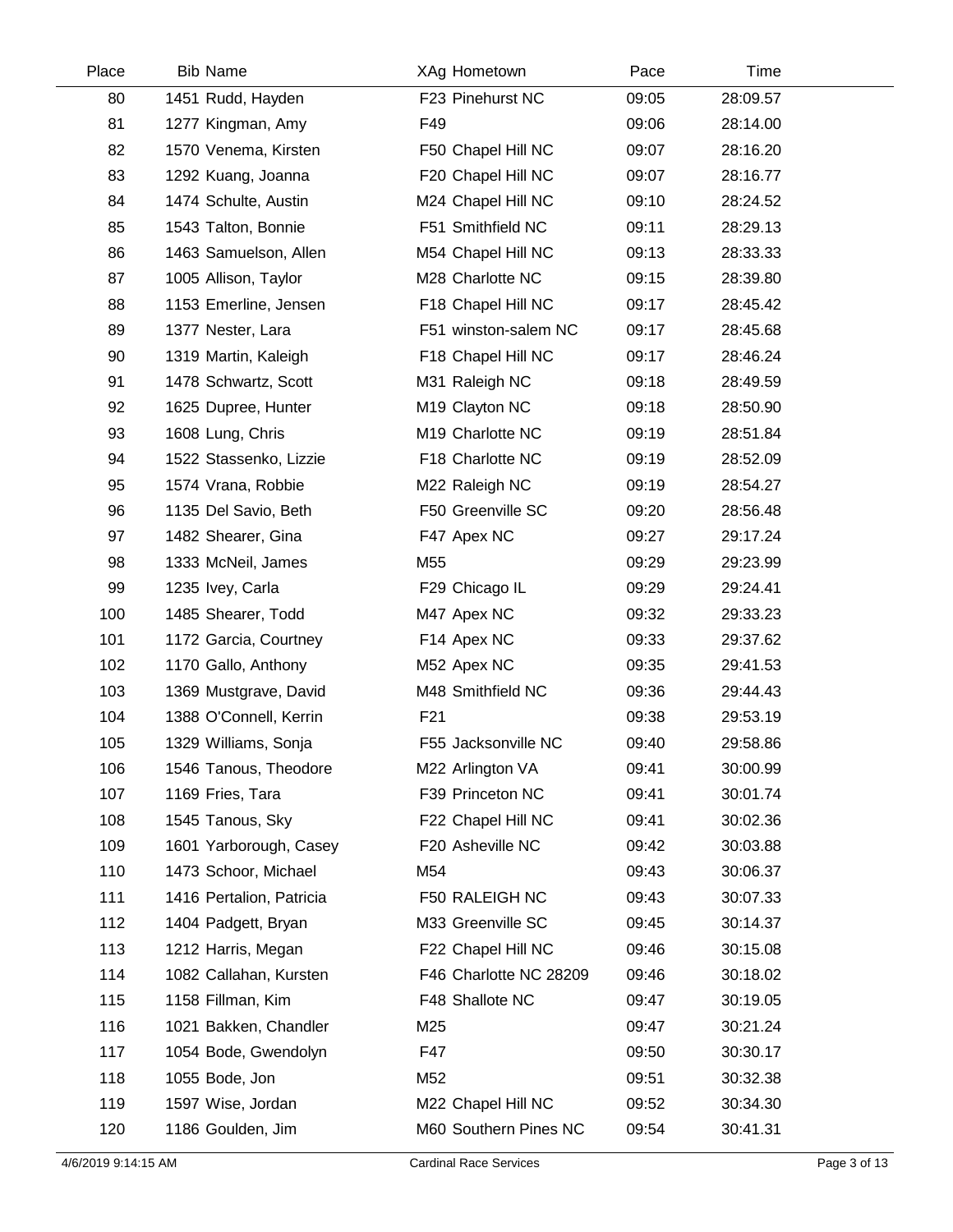| Place | <b>Bib Name</b>        | XAg Hometown             | Pace  | Time     |  |
|-------|------------------------|--------------------------|-------|----------|--|
| 121   | 1498 Singleton, Peyton | F21 Chapel Hill NC       | 09:55 | 30:44.74 |  |
| 122   | 1044 Berman, Helen     | F55 Charlotte NC         | 09:55 | 30:44.94 |  |
| 123   | 1532 Stout, Ricky      | M57 Goldston NC          | 09:56 | 30:47.78 |  |
| 124   | 1286 Kouminov, Alexei  | M22 Cary NC              | 10:00 | 31:00.10 |  |
| 125   | 1148 Durham, Carolyn   | F50 Wilmington NC        | 10:03 | 31:09.64 |  |
| 126   | 1147 Durham, Bryan     | M50 Wilmington NC        | 10:03 | 31:10.44 |  |
| 127   | 1464 Samuelson, Rachel | F22 Chapel Hill NC       | 10:04 | 31:11.03 |  |
| 128   | 1115 COTTEN, WENDY     | F52 Sanford NC           | 10:05 | 31:14.57 |  |
| 129   | 1533 Strickland, Chaz  | M <sub>15</sub> Cary NC  | 10:05 | 31:14.96 |  |
| 130   | 1538 Svendsgaard, Beth | F53 RALEIGH NC           | 10:08 | 31:23.65 |  |
| 131   | 1184 Goolsby, Ansley   | F <sub>18</sub>          | 10:09 | 31:27.79 |  |
| 132   | 1492 Simonetti, Beth   | F <sub>53</sub>          | 10:09 | 31:29.20 |  |
| 133   | 1304 Lewis, Carol      | F53 Chapel Hill NC       | 10:10 | 31:31.31 |  |
| 134   | 1229 Hotelling, Jim    | M71 Chapel Hill NC       | 10:11 | 31:33.76 |  |
| 135   | 1043 Berman, Clive     | M58 Charlotte NC         | 10:11 | 31:34.25 |  |
| 136   | 1383 OBriant, Chase    | M22 Wilmington NC        | 10:13 | 31:40.86 |  |
| 137   | 1484 Shearer, Julia    | F14 Apex NC              | 10:13 | 31:41.13 |  |
| 138   | 1298 Lee, Gabrielle    | F20 Raleigh NC           | 10:16 | 31:50.97 |  |
| 139   | 1039 Benfield, Abbie   | F22 Chapel Hill NC       | 10:20 | 32:01.31 |  |
| 140   | 1318 Marks, Mallory    | F22 Chapel Hill NC       | 10:20 | 32:03.53 |  |
| 141   | 1613 Strickland, Leah  | F16 Four Oaks NC         | 10:22 | 32:07.55 |  |
| 142   | 1515 Spielberg, Alena  | F47 Apex NC              | 10:26 | 32:19.83 |  |
| 143   | 1178 Gillooly, Brian   | M58 Raleigh NC           | 10:29 | 32:30.99 |  |
| 144   | 1133 Davis, Anna       | F28 Chapel Hill NC       | 10:30 | 32:32.79 |  |
| 145   | 1014 Appling, Clark    | M19 Chapel Hill NC       | 10:32 | 32:39.13 |  |
| 146   | 1587 Wickham, Sean     | M21 Marshville NC        | 10:32 | 32:39.78 |  |
| 147   | 1004 Allison, Amy      | F27 Charlotte NC         | 10:32 | 32:40.73 |  |
| 148   | 1338 Meshwork, Laura   | F55 Apex NC              | 10:34 | 32:45.56 |  |
| 149   | 1495 Simpson, Jason    | M44 RALEIGH NC           | 10:35 | 32:49.23 |  |
| 150   | 1494 Simpson, Cole     | M12 RALEIGH NC           | 10:35 | 32:49.25 |  |
| 151   | 1365 Murrane, Angie    | F47 CARY NC              | 10:42 | 33:10.10 |  |
| 152   | 1370 Mustgrave, Megan  | F19 Smithfield NC        | 10:42 | 33:11.71 |  |
| 153   | 1483 Shearer, Jamie    | F16 Apex NC              | 10:44 | 33:17.88 |  |
| 154   | 1213 Haywood, Hayden   | F15 Wilmington NC        | 10:47 | 33:24.54 |  |
| 155   | 1022 Baresich, Kayla   | F20 Chapel Hill NC       | 10:47 | 33:24.65 |  |
| 156   | 1604 Ziff, Mindelle    | F51 Sullivan's Island SC | 10:48 | 33:28.08 |  |
| 157   | 1372 Nash, Carol Ann   | F49 Chapel Hill NC       | 10:48 | 33:29.68 |  |
| 158   | 1233 Ingram, Olivia    | F23 wilson NC            | 10:50 | 33:35.44 |  |
| 159   | 1305 li, rebecca       | F20 Cary NC              | 10:56 | 33:52.87 |  |
| 160   | 1207 Happ, Megan       | F21 Chapel Hill NC       | 10:59 | 34:03.14 |  |
| 161   | 1206 Happ, Mallory     | F <sub>21</sub>          | 11:01 | 34:08.43 |  |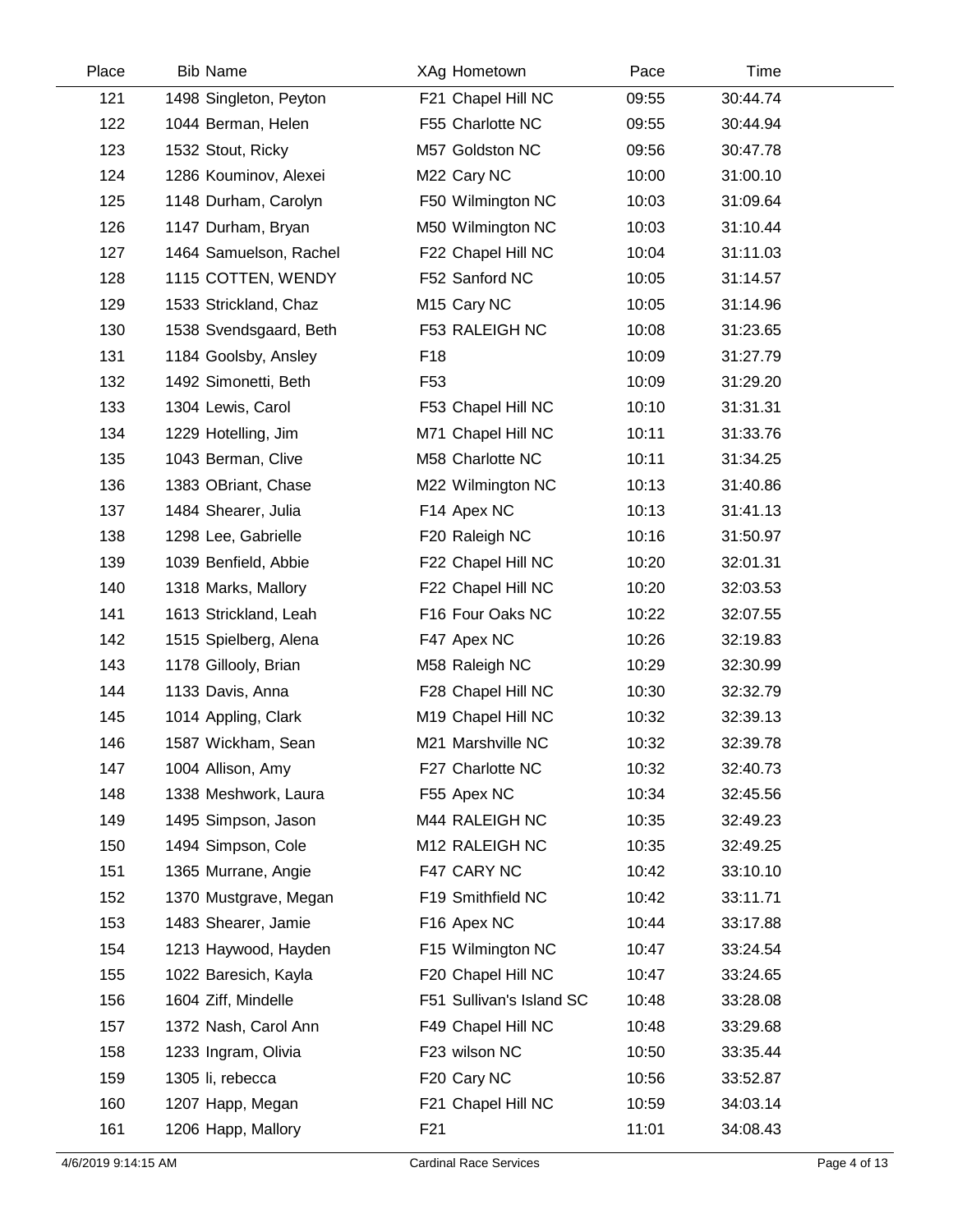| Place | <b>Bib Name</b>             | XAg Hometown            | Pace  | Time     |  |
|-------|-----------------------------|-------------------------|-------|----------|--|
| 162   | 1025 Barnard, Stephanie     | F50 Greensboro NC       | 11:01 | 34:08.53 |  |
| 163   | 1059 Bortnick, Heather      | F49 kansas city MO      | 11:02 | 34:11.38 |  |
| 164   | 1103 Clinard, Molly         | F48 High Point NC       | 11:03 | 34:14.01 |  |
| 165   | 1431 Puckett, Tanya         | F49 Roswell GA          | 11:03 | 34:15.07 |  |
| 166   | 1426 Privette, Ashley       | F21 Chapel Hill NC      | 11:03 | 34:15.61 |  |
| 167   | 1568 VanLandingham, Jacob   | M23 Chapel Hill NC      | 11:05 | 34:20.62 |  |
| 168   | 1438 Raskauskas, Linda      | F47 charleston SC       | 11:09 | 34:33.83 |  |
| 169   | 1335 Medlin, Meredith       | F23 New Bern NC         | 11:09 | 34:35.23 |  |
| 170   | 1339 Meshwork, Noah         | M20 Apex NC             | 11:14 | 34:49.31 |  |
| 171   | 1556 Taylor, Lori           | F51 Nebo NC             | 11:20 | 35:06.52 |  |
| 172   | 1179 Glover, Jackson        | M20 Clinton NC          | 11:21 | 35:11.80 |  |
| 173   | 1521 Starkey, Beth          | F <sub>52</sub>         | 11:26 | 35:28.08 |  |
| 174   | 1193 Griffin, Sean          | M <sub>12</sub> Cary NC | 11:38 | 36:03.74 |  |
| 175   | 1190 Griffin, Diane         | F48 Cary NC             | 11:43 | 36:19.19 |  |
| 176   | 1114 Cooper, Caroline       | F45 West Hartford CT    | 11:44 | 36:22.11 |  |
| 177   | 1241 Jayne, Katrina         | F52 Hope Mills NC       | 11:46 | 36:28.40 |  |
| 178   | 1204 Hancock, Jacob         | M23 Benson NC           | 11:47 | 36:30.31 |  |
| 179   | 1299 lee, michelle          | F49 Matthews NC         | 11:49 | 36:37.66 |  |
| 180   | 1300 Lee, Paul              | M51 Matthews NC         | 11:49 | 36:37.96 |  |
| 181   | 1465 Samuelson, Tammy       | F55 Chapel Hill NC      | 11:52 | 36:46.46 |  |
| 182   | 1433 Purser, Pamela         | F47 Newtown Square P    | 11:59 | 37:10.18 |  |
| 183   | 1518 Stainback-Tracy, Kelly | F47                     | 12:00 | 37:10.72 |  |
| 184   | 1436 Rademaker, Jake        | M18 Clemmons NC         | 12:00 | 37:10.76 |  |
| 185   | 1559 Thompson, Elnora       | F71 Cherokee NC         | 12:01 | 37:16.09 |  |
| 186   | 1624 Jaecks, Sara           | F36 Raleigh NC          | 12:02 | 37:16.70 |  |
| 187   | 1576 Walker, Abbey          | F19 Chapel Hill NC      | 12:02 | 37:16.91 |  |
| 188   | 1620 Fortner, Dionne        | F49 Clayton NC          | 12:06 | 37:29.73 |  |
| 189   | 1411 Pavan, Ritwik          | M21 Cary NC             | 12:07 | 37:34.78 |  |
| 190   | 1460 Saiz, Cristina         | F52 Gastonia NC         | 12:11 | 37:47.21 |  |
| 191   | 1435 Rabon, Jay             | M52 Holly Springs NC    | 12:12 | 37:50.28 |  |
| 192   | 1437 Rademaker, Lisa        | F50 Clemmons NC         | 12:16 | 38:00.60 |  |
| 193   | 1134 Davis, Robin           | F54 Raleigh NC          | 12:23 | 38:23.57 |  |
| 194   | 1069 Bray, Katherine        | F16 Mt. Airy NC         | 12:23 | 38:24.37 |  |
| 195   | 1068 Bray, Dean             | M56 Mt. Airy NC         | 12:24 | 38:25.23 |  |
| 196   | 1434 Rabon, Elizabeth       | F24 Holly Springs NC    | 12:33 | 38:55.63 |  |
| 197   | 1461 Saiz, Juan             | M51 Gastonia NC         | 12:37 | 39:06.27 |  |
| 198   | 1423 Powers, Bill           | m84 Chapel Hill NC      | 12:40 | 39:16.73 |  |
| 199   | 1154 Epley, Jennifer        | F48 Annandale VA        | 12:45 | 39:31.14 |  |
| 200   | 1125 Cromer, Molly          | F48 Durham NC           | 12:45 | 39:31.85 |  |
| 201   | 1577 Wanamaker, Bethany     | F46 Savannah GA         | 12:46 | 39:35.47 |  |
| 202   | 1076 broyles, brad          | M53 Raleigh NC          | 12:47 | 39:37.32 |  |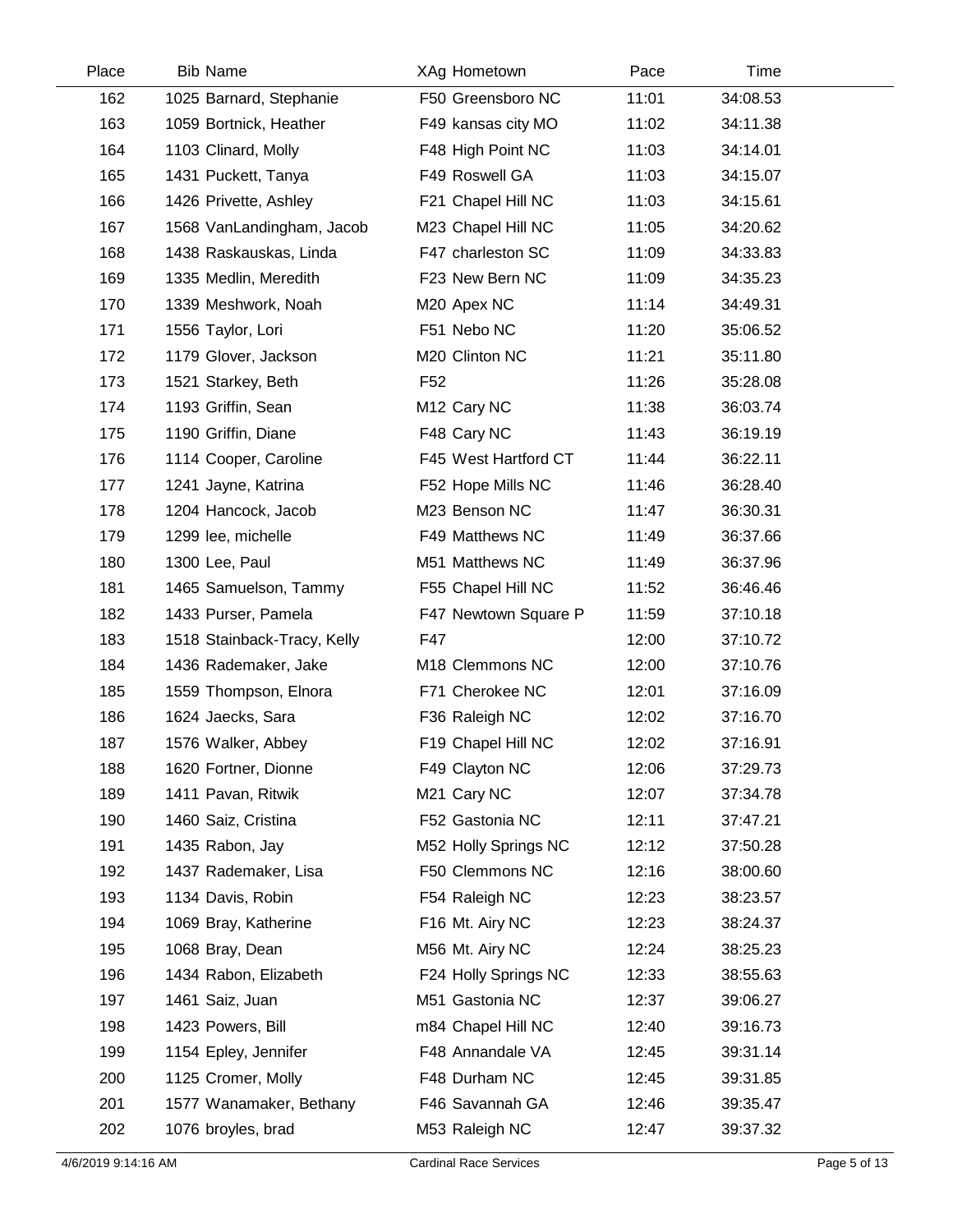| Place | <b>Bib Name</b>          | XAg Hometown           | Pace  | Time     |  |
|-------|--------------------------|------------------------|-------|----------|--|
| 203   | 1066 Brady, Denise       | F55 Reidsville NC      | 12:47 | 39:37.43 |  |
| 204   | 1425 Price, Susan        | F54 Mobile AL          | 12:47 | 39:38.84 |  |
| 205   | 1337 Meshwork, Chandler  | F22 Apex NC            | 12:48 | 39:39.35 |  |
| 206   | 1557 Taylor, Matthew     | M28 CARY NC            | 12:58 | 40:11.82 |  |
| 207   | 1531 Stoneking, Kelly    | F42 Charlotte NC 28209 | 13:00 | 40:17.61 |  |
| 208   | 1493 Simonetti, Vincent  | M62                    | 13:01 | 40:20.06 |  |
| 209   | 1104 Codo-McNeil, Paula  | F55                    | 13:02 | 40:23.33 |  |
| 210   | 1429 Probst, Michelle    | F49 Charlotte NC       | 13:02 | 40:24.31 |  |
| 211   | 1428 Probst, Jordan      | F22 Chapel Hill NC     | 13:02 | 40:25.11 |  |
| 212   | 1164 Foreman, Mary Ellen | F14 Elizabeth City NC  | 13:04 | 40:29.63 |  |
| 213   | 1112 Cook, Jonathan      | M25 RALEIGH NC         | 13:05 | 40:33.39 |  |
| 214   | 1155 Farrow, Julia       | F49                    | 13:07 | 40:40.99 |  |
| 215   | 1598 Wise, Scott         | M56                    | 13:08 | 40:41.76 |  |
| 216   | 1529 Steen, Joe          | M76                    | 13:09 | 40:47.00 |  |
| 217   | 1619 Ashley, Rae         | M57 Hope Mills NC      | 13:11 | 40:52.12 |  |
| 218   | 1424 Price, Roy          | M56 Mobile AL          | 13:11 | 40:53.39 |  |
| 219   | 1163 Foreman, Clay       | M55 Elizabeth City NC  | 13:14 | 41:02.84 |  |
| 220   | 1628 Hipp, David         | M53 Pinehurst NC       | 13:17 | 41:11.85 |  |
| 221   | 1221 hipp, natalie       | F22 Chapel Hill NC     | 13:18 | 41:12.27 |  |
| 222   | 1093 Causley, Robert     | M7 Chapel Hill NC      | 13:20 | 41:18.57 |  |
| 223   | 1228 Hooks, Elizabeth    | F44 Chapel Hill NC     | 13:20 | 41:18.97 |  |
| 224   | 1009 Amico, Ella         | F16 Chapel Hill NC     | 13:20 | 41:21.26 |  |
| 225   | 1469 Saviski, Mark       | M57 Waxhaw NC          | 13:28 | 41:44.76 |  |
| 226   | 1317 Marks, Debbie       | F59 Waxhaw NC          | 13:28 | 41:45.99 |  |
| 227   | 1514 Sorrells, Nancy     | F60                    | 13:36 | 42:11.14 |  |
| 228   | 1251 Johnson, Caroline   | F25 RALEIGH NC         | 13:37 | 42:13.41 |  |
| 229   | 1606 Dendy, Kaylee       | F19 Lawndale NC        | 13:39 | 42:17.60 |  |
| 230   | 1414 Penner, Darryl      | M55 Charlotte NC       | 13:50 | 42:54.33 |  |
| 231   | 1413 Penner, Colleen     | F56 Charlotte NC       | 14:05 | 43:40.97 |  |
| 232   | 1165 Foreman, Sara       | F49 Elizabeth City NC  | 14:06 | 43:43.94 |  |
| 233   | 1029 Baucom, Joel        | M16 Mooresville NC     | 14:07 | 43:46.95 |  |
| 234   | 1030 Baucom, Latta       | M54 Mooresville NC     | 14:08 | 43:47.83 |  |
| 235   | 1016 Archie, Terah       | F51 Kinston NC         | 14:13 | 44:04.60 |  |
| 236   | 1015 Archie, Dick        | M52 Kinston NC         | 14:13 | 44:05.01 |  |
| 237   | 1595 Winslow, Thomas     | M22 Chapel Hill NC     | 14:22 | 44:30.69 |  |
| 238   | 1558 Taylor, Sharon      | F47 Lenoir NC          | 14:22 | 44:31.16 |  |
| 239   | 1506 Smith, Gray         | M30 Chapel Hill NC     | 14:22 | 44:33.44 |  |
| 240   | 1378 Norman, Kylie       | F25 Catawba NC         | 14:22 | 44:33.53 |  |
| 241   | 1149 Eanes, Zach         | M25 Pinehurst NC       | 14:23 | 44:35.62 |  |
| 242   | 1382 OBriant, Al         | M50 Wilmington NC      | 14:26 | 44:45.38 |  |
| 243   | 1427 Probst, Joe         | M56 Charlotte NC       | 14:38 | 45:23.20 |  |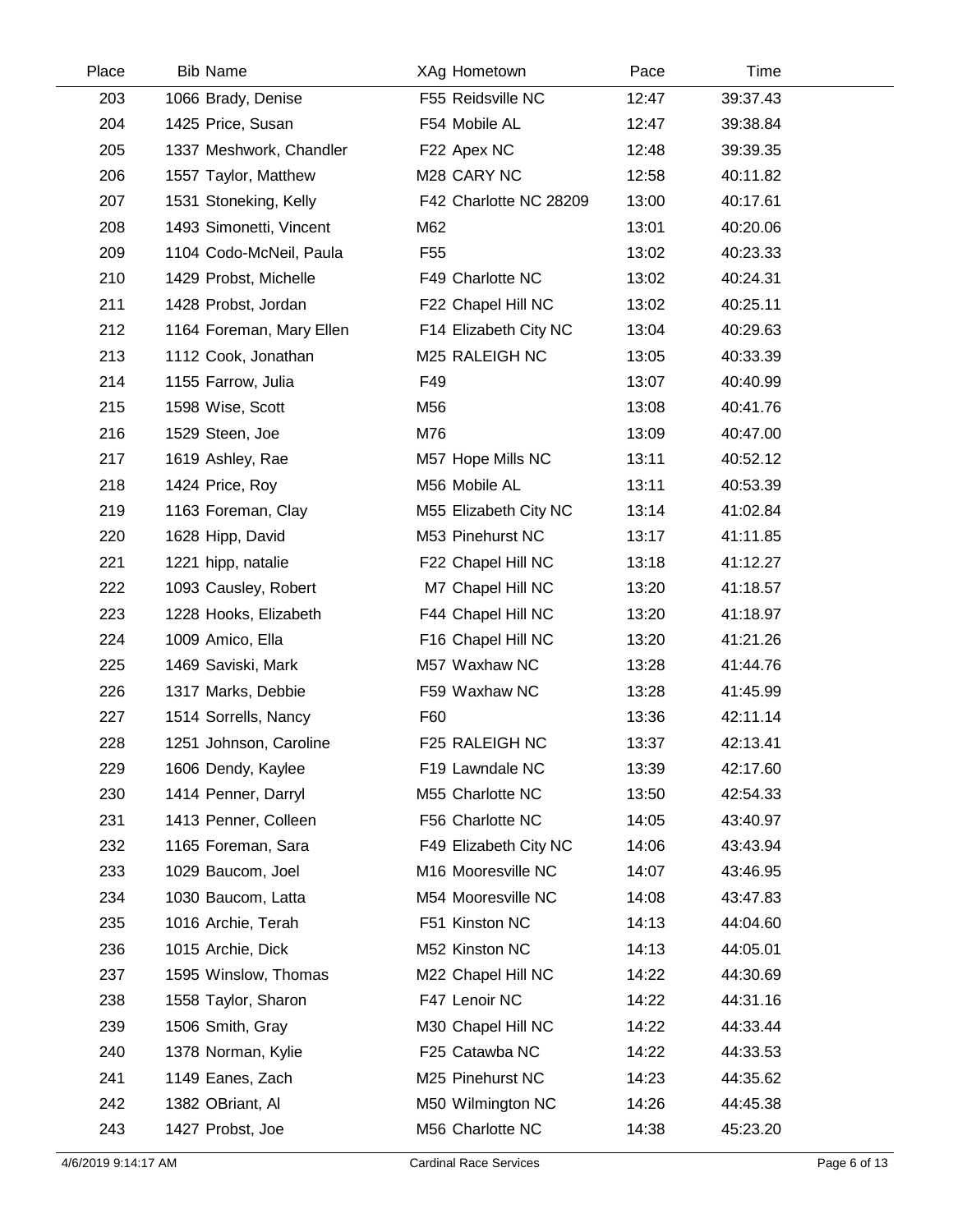| Place | <b>Bib Name</b>            | XAg Hometown            | Pace  | Time     |  |
|-------|----------------------------|-------------------------|-------|----------|--|
| 244   | 1364 Moyer, Kara           | F26 Raleigh NC          | 14:40 | 45:28.19 |  |
| 245   | 1430 Probst, Tyler         | M24 Raleigh NC          | 14:40 | 45:28.71 |  |
| 246   | 1607 Harris, Whitney       | F33 Durham NC           | 14:52 | 46:04.33 |  |
| 247   | 1090 Casey, Selena         | F54 Southern Pines NC   | 15:00 | 46:28.62 |  |
| 248   | 1019 Baber, Carolyn        | F51 Reidsville NC       | 15:05 | 46:45.14 |  |
| 249   | 1143 Droessler, Elizabeth  | F60 RALEIGH NC          | 15:07 | 46:50.71 |  |
| 250   | 1187 Goulden, MaryLynn     | F58 Southern Pines NC   | 15:09 | 46:58.81 |  |
| 251   | 1035 Behee, Christy        | F49 Waxhaw NC           | 15:11 | 47:03.13 |  |
| 252   | 1197 Guptill, Kristie      | F49 Charlotte NC        | 15:18 | 47:26.48 |  |
| 253   | 1303 Leo, Kate             | F19 Charlotte NC 28209  | 15:34 | 48:16.70 |  |
| 254   | 1504 Smith, Carter         | F19 Chapel Hill NC      | 15:35 | 48:17.44 |  |
| 255   | 1302 Leo, Hannah           | F19 Charlotte NC 28209  | 15:35 | 48:17.85 |  |
| 256   | 1118 Cox, Martha           | F28 Chapel Hill NC      | 15:39 | 48:32.15 |  |
| 257   | 1042 Benfield, Monica      | F50 Reidsville NC       | 15:50 | 49:05.69 |  |
| 258   | 1348 Mintz, Bekah          | F18 Chapel Hill NC      | 15:50 | 49:06.01 |  |
| 259   | 1418 Pharr, Cameron        | M22 Chapel Hill NC      | 15:59 | 49:31.78 |  |
| 260   | 1205 Hanna, Dena           | F52 DURHAM NC           | 16:02 | 49:42.49 |  |
| 261   | 1360 Morris, Nicole        | F44 Chapel Hill NC      | 16:02 | 49:42.89 |  |
| 262   | 1301 Leinwand Leger, Donna | F51 Washington DC       | 16:17 | 50:29.59 |  |
| 263   | 1063 Boyden, Pamela        | F53 Raleigh NC          | 16:21 | 50:40.23 |  |
| 264   | 1272 Kerzner, Jamie        | F52 Durham NC           | 16:22 | 50:43.05 |  |
| 265   | 1575 Wagner, Tucker        | F49                     | 16:22 | 50:44.82 |  |
| 266   | 1563 Turnage, Melissa      | F50 Kill Devil Hills NC | 16:22 | 50:44.82 |  |
| 267   | 1477 Schwartz, Leslie      | F30 Raleigh NC          | 16:23 | 50:46.58 |  |
| 268   | 1512 Sorensen, Teresa      | F54 manteo NC           | 16:24 | 50:51.79 |  |
| 269   | 1384 OBriant, Kimberly     | F50 Wilmington NC       | 16:25 | 50:52.65 |  |
| 270   | 1160 Flowers, Mariennis    | F <sub>50</sub>         | 16:26 | 50:57.67 |  |
| 271   | 1450 Rudd, Ansley          | F49 Pinehurst NC        | 16:27 | 51:00.88 |  |
| 272   | 1622 Terry, Penny          | F59 Pinehurst NC        | 16:28 | 51:01.43 |  |
| 273   | 1129 Cusick, Denise        | F45 Huntersville NC     | 16:38 | 51:34.89 |  |
| 274   | 1127 Cusick, Colin         | M14 Huntersville NC     | 16:39 | 51:36.43 |  |
| 275   | 1618 Cusick, Jack          | M16 Huntersville NC     | 16:40 | 51:40.42 |  |
| 276   | 1131 Cusick, Tracey        | F48 Huntersville NC     | 16:41 | 51:42.63 |  |
| 277   | 1452 Rudd, Joshua          | M47 Pinehurst NC        | 16:44 | 51:51.84 |  |
| 278   | 1203 Hanby, Jan            | F58 Cornelius NC        | 16:56 | 52:28.21 |  |
| 279   | 1385 OBrien, Amanda        | F50 Davidson NC         | 16:56 | 52:29.04 |  |
| 280   | 1230 Hottle, Anna          | F21 Monroe NC           | 16:56 | 52:30.11 |  |
| 281   | 1231 Hottle, Renee         | F58 Monroe NC           | 16:56 | 52:30.66 |  |
| 282   | 1386 OBrien, Matt          | M50 Davidson NC         | 16:57 | 52:32.02 |  |
| 283   | 1050 Bigelow, Shawnee      | F52 Carrboro NC         | 17:01 | 52:44.56 |  |
| 284   | 1092 Catlett, Christina    | F49 Ellicott City MD    | 17:09 | 53:11.03 |  |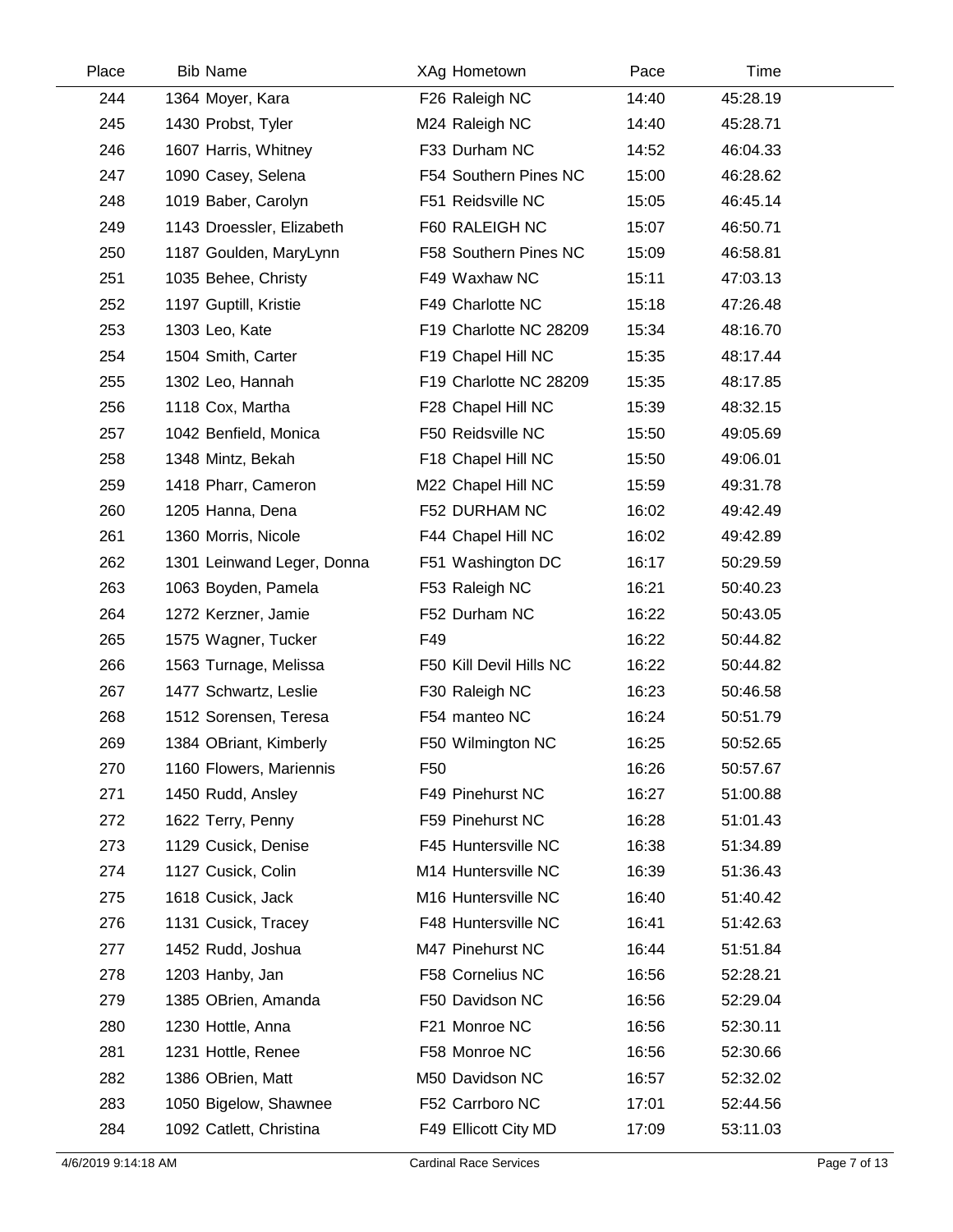| Place | <b>Bib Name</b>          | XAg Hometown         | Pace  | Time     |  |
|-------|--------------------------|----------------------|-------|----------|--|
| 285   | 1325 May, Amanda         | F49 Chesterfield VA  | 17:10 | 53:13.18 |  |
| 286   | 1475 Schulte, Brooke     | F <sub>50</sub>      | 17:10 | 53:14.00 |  |
| 287   | 1046 Bernhardt, Alison   | F54 Raleigh NC       | 17:13 | 53:21.68 |  |
| 288   | 1047 Bernhardt, Mark     | M54 Raleigh NC       | 17:13 | 53:21.84 |  |
| 289   | 1537 Sutton, Kim         | F53 Clinton NC       | 17:19 | 53:40.34 |  |
| 290   | 1180 GLOVER, LAURA       | F50 Clinton NC       | 17:19 | 53:40.74 |  |
| 291   | 1087 Case, Catherine     | F50 Mt. Pleasant SC  | 17:20 | 53:45.27 |  |
| 292   | 1052 Blevins, Kimberly   | F45 Carthage NC      | 17:26 | 54:02.42 |  |
| 293   | 1167 Franklin, Will      | M39 Carthage NC      | 17:26 | 54:03.73 |  |
| 294   | 1486 Sherman, Curt       | M17 CARY NC          | 17:31 | 54:18.81 |  |
| 295   | 1488 Sherman, Mary       | F52 CARY NC          | 17:32 | 54:21.78 |  |
| 296   | 1487 Sherman, Jim        | M55 CARY NC          | 17:32 | 54:22.75 |  |
| 297   | 1218 Hill, Shelly        | F50 Cary NC          | 17:33 | 54:23.79 |  |
| 298   | 1503 Smith, Abby         | F21 Chapel Hill NC   | 17:35 | 54:30.76 |  |
| 299   | 1505 Smith, Connie       | F49 Fayetteville NC  | 17:36 | 54:32.74 |  |
| 300   | 1509 Smith, Kathryn      | F24 Fayetteville NC  | 17:37 | 54:36.18 |  |
| 301   | 1500 Skinner, Brent      | M53 Chapel Hill NC   | 17:42 | 54:52.02 |  |
| 302   | 1497 Simpson, Olivia     | F10 RALEIGH NC       | 17:43 | 54:54.74 |  |
| 303   | 1501 Skinner, Laura      | F51 Chapel Hill NC   | 17:43 | 54:55.21 |  |
| 304   | 1496 Simpson, Julia      | F46 RALEIGH NC       | 17:43 | 54:55.23 |  |
| 305   | 1502 Skinner, Paige      | F22 Chapel Hill NC   | 17:43 | 54:55.77 |  |
| 306   | 1083 Campbell, Karla     | F47 Raleigh NC       | 17:46 | 55:03.99 |  |
| 307   | 1349 Mitchell, Elizabeth | F47 Arlington VA     | 17:46 | 55:04.34 |  |
| 308   | 1117 Cox, Catherine      | F60 Raleigh NC       | 17:47 | 55:06.81 |  |
| 309   | 1081 Caldwell, Julia     | F52 Raleigh NC       | 17:47 | 55:07.98 |  |
| 310   | 1209 Harbert, Kyle       | M15 Stony Point NC   | 17:48 | 55:09.96 |  |
| 311   | 1208 Harbert, Karen      | F48 Stony Point NC   | 17:48 | 55:10.66 |  |
| 312   | 1194 Griffin, Taylor     | F15 Cary NC          | 17:48 | 55:11.06 |  |
| 313   | 1191 Griffin, Drew       | M52 Holly Springs NC | 17:48 | 55:11.56 |  |
| 314   | 1210 Harbert, Todd       | M48 Stony Point NC   | 17:48 | 55:12.23 |  |
| 315   | 1192 Griffin, Glen       | M49 Cary NC          | 17:49 | 55:12.61 |  |
| 316   | 1051 Blackerby, Hannah   | F24 Greenville NC    | 17:49 | 55:15.01 |  |
| 317   | 1049 Bettinsoli, Celia   | F24 Raleigh NC       | 17:50 | 55:15.48 |  |
| 318   | 1079 Caldwell, Caroline  | F18 Raleigh NC       | 17:50 | 55:18.12 |  |
| 319   | 1056 Bolton, William     | M19 Raleigh NC       | 17:51 | 55:19.28 |  |
| 320   | 1246 Jennings, Cohen     | M14 Mebane NC        | 17:59 | 55:44.76 |  |
| 321   | 1242 jayne, scott        | F54 Hope Mills NC    | 18:00 | 55:47.44 |  |
| 322   | 1071 Bright, Leslie      | M54 Lumberton NC     | 18:00 | 55:47.61 |  |
| 323   | 1237 jackson, elijah     | M14 Jamestown NC     | 18:00 | 55:48.56 |  |
| 324   | 1285 Kornegay, Jamie     | M41                  | 18:01 | 55:49.89 |  |
| 325   | 1254 Johnson, Gracie     | F13 burgaw NC        | 18:01 | 55:51.34 |  |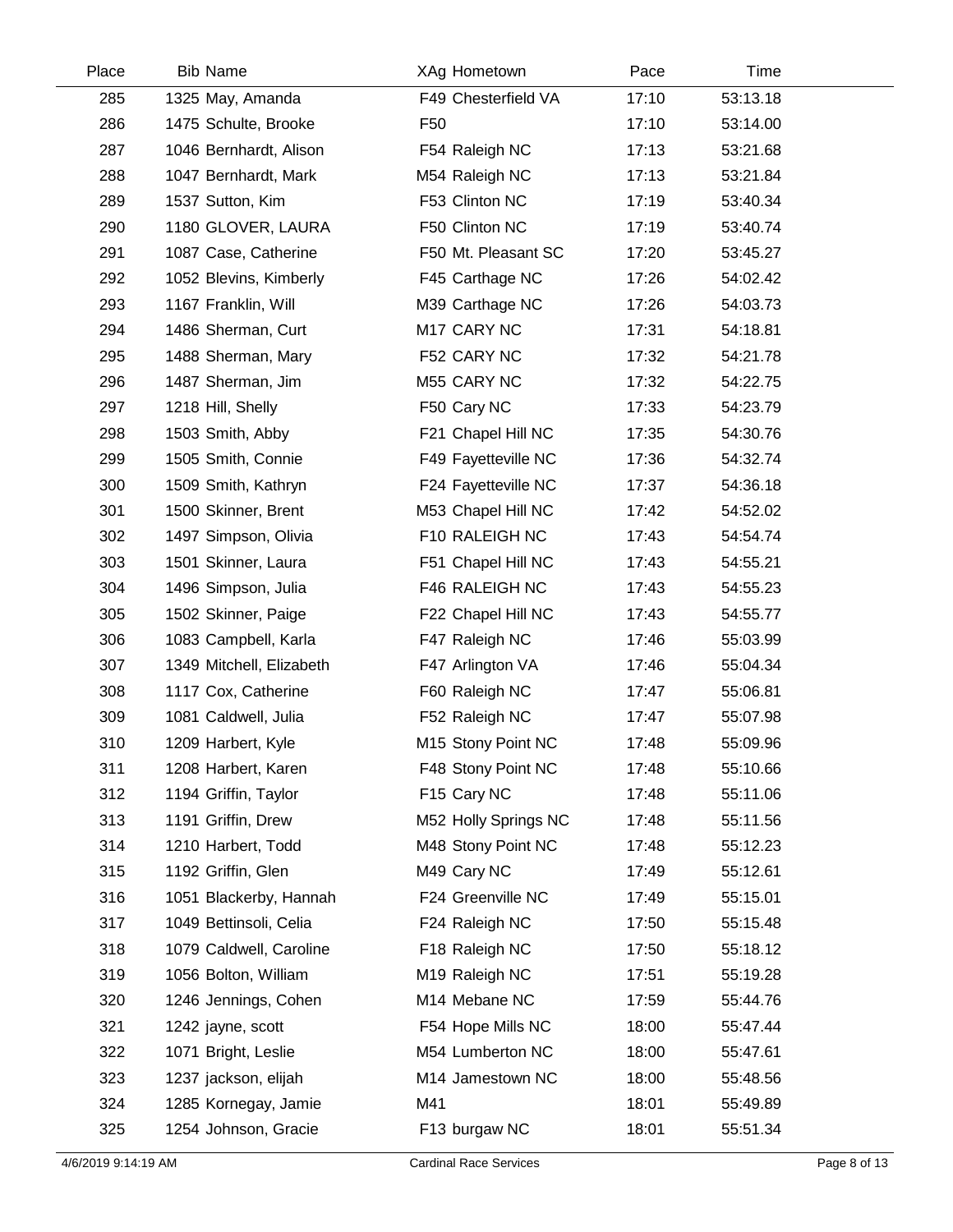| Place | <b>Bib Name</b>                 | XAg Hometown          | Pace  | Time     |
|-------|---------------------------------|-----------------------|-------|----------|
| 326   | 1146 Durham, Amy                | F51 Clayton NC        | 18:03 | 55:56.77 |
| 327   | 1511 Solomon, Missy             | F52 Clayton NC        | 18:03 | 55:57.36 |
| 328   | 1215 heineman, katherine        | F14 kansas city MO    | 18:04 | 56:00.51 |
| 329   | 1281 Koehler, Kathy             | F72 Leawood KS        | 18:04 | 56:00.89 |
| 330   | 1214 heineman, amber            | F45 kansas city MO    | 18:04 | 56:01.78 |
| 331   | 1100 Clark, Ashleigh            | F49 charlotte NC      | 18:05 | 56:04.62 |
| 332   | 1324 Matlack, Jennifer          | F48 Fayetteville NC   | 18:09 | 56:14.66 |
| 333   | 1217 Helt, Regina (Gina)        | F48 Charlotte NC      | 18:09 | 56:14.81 |
| 334   | 1544 Talton, Brittany           | F25 Greenville SC     | 18:13 | 56:28.91 |
| 335   | 1589 Williams, Alice            | F58 Chapel Hill NC    | 18:14 | 56:31.14 |
| 336   | 1346 Mills, Janet               | F51 Greenville NC     | 18:17 | 56:42.21 |
| 337   | 1347 Mills, Stan                | M52 Greenville NC     | 18:18 | 56:42.76 |
| 338   | 1120 Cox, Will                  | M31 Raleigh NC        | 18:19 | 56:45.76 |
| 339   | 1119 Cox, Robbie                | M65 Raleigh NC        | 18:19 | 56:46.79 |
| 340   | 1080 Caldwell, Eddie            | M63 Raleigh NC        | 18:19 | 56:47.15 |
| 341   | 1138 Dellinger, Tommy Dellinger | M56                   | 18:21 | 56:54.38 |
| 342   | 1439 Reiss, Sharon              | F49 Smyrna GA         | 18:22 | 56:55.18 |
| 343   | 1136 dellinger, Michelle        | F49                   | 18:22 | 56:56.15 |
| 344   | 1198 Hall, Melissa              | F54 Southern Pines NC | 18:30 | 57:21.87 |
| 345   | 1075 Broughton, Kara            | F50 Pinehurst NC      | 18:31 | 57:24.82 |
| 346   | 1057 Bond, Debra                | F47                   | 18:33 | 57:29.17 |
| 347   | 1480 setzer-poole, christina    | F50 Dunwoody GA       | 18:33 | 57:29.26 |
| 348   | 1033 Beasley, Elizabeth         | F48 Fort Mill SC      | 18:33 | 57:29.60 |
| 349   | 1476 Schwartz, Cynthia          | F46 Arlington VA      | 18:33 | 57:30.10 |
| 350   | 1074 Broughton, Chalk           | M57 Pinehurst NC      | 18:33 | 57:31.78 |
| 351   | 1582 Webster, Hannah            | F24 Pinehurst NC      | 18:34 | 57:33.33 |
| 352   | 1527 Stecher, Ivy               | F22 Chapel Hill NC    | 18:37 | 57:42.94 |
| 353   | 1528 Stecher, Lisa              | F54 Durham NC         | 18:37 | 57:43.40 |
| 354   | 1634 Madrigal, Sabrina          | F21 WAKE FOREST N     | 18:41 | 57:56.58 |
| 355   | 1617 Regnerus, Brandon          | M23 WAKE FOREST N     | 18:42 | 57:57.40 |
| 356   | 1278 Kirse, Haley               | F22 winston-salem NC  | 18:42 | 57:57.40 |
| 357   | 1279 Kirse, Kathy               | F52 winston-salem NC  | 18:42 | 57:57.47 |
| 358   | 1499 Sisco, Michelle            | F48 Marietta GA       | 18:43 | 58:01.81 |
| 359   | 1567 Van Heyningen, Caroline    | F19 Matthews NC       | 18:44 | 58:05.06 |
| 360   | 1600 Wysocki, Alexandra         | F21 Indian Trail NC   | 18:44 | 58:05.24 |
| 361   | 1296 Lawrence, Julie            | F49 Daniel Island SC  | 18:45 | 58:06.12 |
| 362   | 1137 Dellinger, Savannah        | F <sub>25</sub>       | 18:46 | 58:09.13 |
| 363   | 1225 Hodge, Kylie               | F22 Chapel Hill NC    | 18:51 | 58:25.57 |
| 364   | 1403 Packey, Karen              | F51 Matthews NC       | 18:51 | 58:25.74 |
| 365   | 1099 Chung, Sunny               | F51 Chapel Hill NC    | 18:51 | 58:26.48 |
| 366   | 1448 Roselli, Stephanie         | F52 Clemmons NC       | 18:51 | 58:26.53 |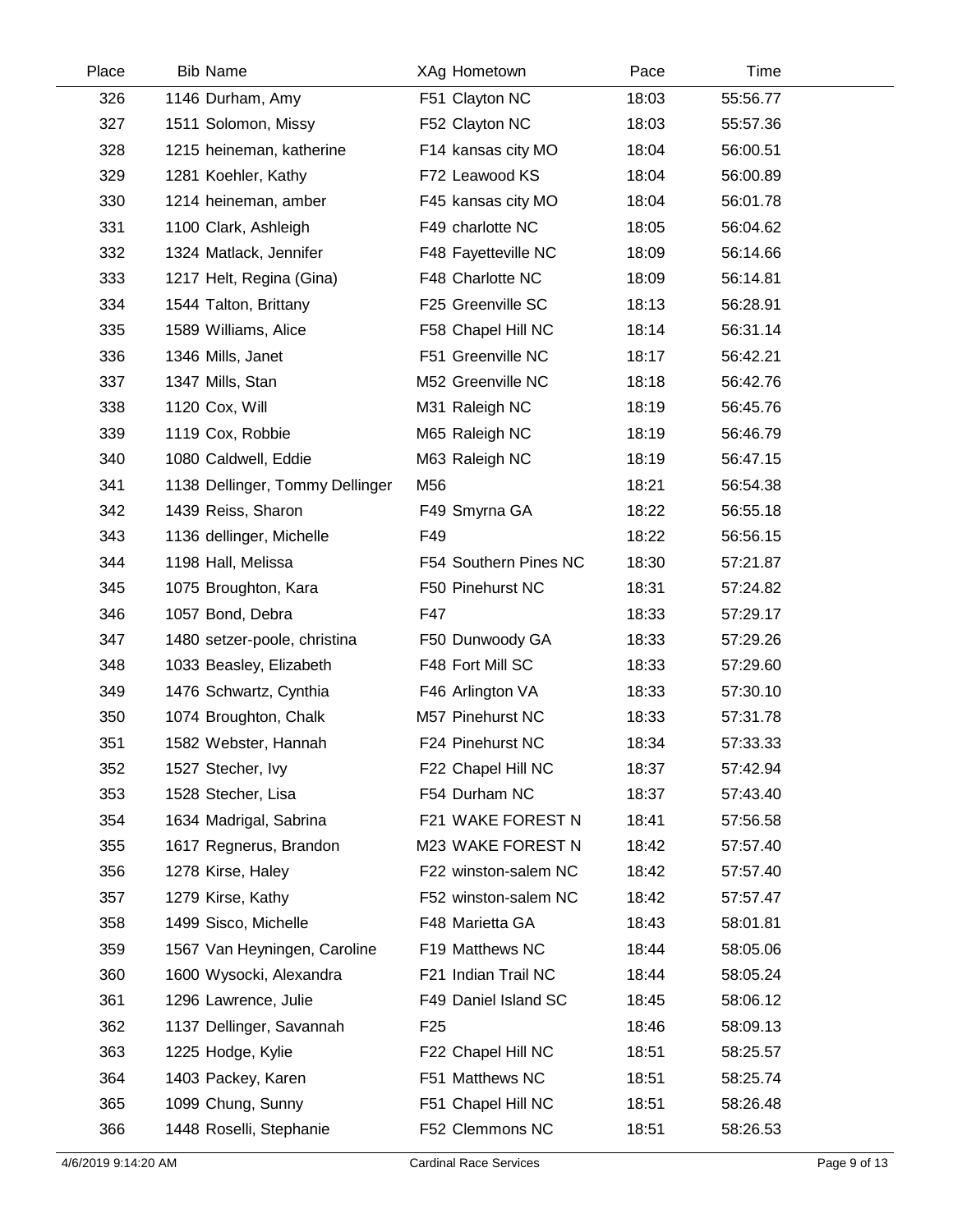| Place | <b>Bib Name</b>         | XAg Hometown            | Pace  | Time        |  |
|-------|-------------------------|-------------------------|-------|-------------|--|
| 367   | 1223 Hodge, Brenda      | F45 Apex NC             | 18:51 | 58:26.73    |  |
| 368   | 1224 Hodge, Jeffery     | M55 Cary NC             | 18:51 | 58:26.79    |  |
| 369   | 1458 Ryan, Gabriela     | F19 Westfield NJ        | 18:52 | 58:29.27    |  |
| 370   | 1240 James, Jake        | M19                     | 18:53 | 58:30.84    |  |
| 371   | 1175 Giambra, Elizabeth | F51 Raleigh NC          | 19:00 | 58:53.86    |  |
| 372   | 1176 Giambra, Timothy   | M54 Raleigh NC          | 19:00 | 58:55.03    |  |
| 373   | 1132 Davidson, Jean     | F52 Raleigh NC          | 19:01 | 58:57.81    |  |
| 374   | 1098 Chung, John        | M51 Chapel Hill NC      | 19:05 | 59:10.82    |  |
| 375   | 1287 Krasnipol, Mindy   | F55 Wilmington NC       | 19:12 | 59:30.91    |  |
| 376   | 1351 Mitchell, Mimi     | F76 Durham NC           | 19:12 | 59:32.53    |  |
| 377   | 1128 Cusick, Dan        | M45 Huntersville NC     | 19:17 | 59:46.22    |  |
| 378   | 1289 Kreis, Joyce       | F <sub>56</sub>         | 19:17 | 59:46.34    |  |
| 379   | 1291 Kreis, Steve       | M64                     | 19:17 | 59:47.00    |  |
| 380   | 1290 Kreis, Scott       | M23 Charlotte NC        | 19:18 | 59:48.54    |  |
| 381   | 1126 Cusick, Chris      | M49 Huntersville NC     | 19:18 | 59:48.82    |  |
| 382   | 1590 Williams, Haley    | F24 Charlotte NC        | 19:18 | 59:49.21    |  |
| 383   | 1130 Cusick, Patrick    | M16 Huntersville NC     | 19:18 | 59:50.84    |  |
| 384   | 1238 Jackson, Micaela   | F21 Chapel Hill NC      | 19:25 | 01:00:12.87 |  |
| 385   | 1236 jackson, christie  | F48 Jamestown NC        | 19:26 | 01:00:14.69 |  |
| 386   | 1245 Jennings, Allison  | F46 Mebane NC           | 19:26 | 01:00:14.99 |  |
| 387   | 1262 jones, brandie     | F49 Jamestown NC        | 19:26 | 01:00:15.31 |  |
| 388   | 1239 Jackson, Sally     | F45 King NC             | 19:27 | 01:00:16.60 |  |
| 389   | 1247 Jennings, Judie    | F73 Chapel Hill NC      | 19:27 | 01:00:18.06 |  |
| 390   | 1248 Jennings, Piper    | F16 Mebane NC           | 19:27 | 01:00:18.58 |  |
| 391   | 1012 Anderson, Lisa     | F56 Sterling VA         | 19:27 | 01:00:19.14 |  |
| 392   | 1188 Green, Stephanie   | F56 Stirling NJ         | 19:28 | 01:00:20.31 |  |
| 393   | 1412 Pearson, Meghan    | F21 Holly Springs NC    | 19:38 | 01:00:51.62 |  |
| 394   | 1352 Mize, Blair        | F36 Holly Springs NC    | 19:38 | 01:00:52.85 |  |
| 395   | 1409 Parker, Rachel     | F21 Chapel Hill NC      | 19:42 | 01:01:02.74 |  |
| 396   | 1410 Parker, Tom        | M57 Cary NC             | 19:42 | 01:01:02.75 |  |
| 397   | 1408 Parker, Matthew    | M <sub>17</sub> Cary NC | 19:42 | 01:01:02.75 |  |
| 398   | 1406 Parker, Cindi      | F52 Cary NC             | 19:42 | 01:01:04.72 |  |
| 399   | 1297 Leatherman, Nancy  | F <sub>52</sub>         | 19:42 | 01:01:05.29 |  |
| 400   | 1355 MONEY, CAROLYN     | F51 Chattanooga TN      | 19:43 | 01:01:06.26 |  |
| 401   | 1554 Taylor, Glenn      | M59 Clayton NC          | 19:43 | 01:01:08.47 |  |
| 402   | 1562 Troster, Rebecca   | F27 CARY NC             | 19:43 | 01:01:08.84 |  |
| 403   | 1540 Swales, Geoff      | M53 Apex NC             | 19:44 | 01:01:09.82 |  |
| 404   | 1555 Taylor, Kay        | F59 Clayton NC          | 19:44 | 01:01:11.42 |  |
| 405   | 1520 Stancill, Samantha | F22 Chapel Hill NC      | 19:45 | 01:01:13.05 |  |
| 406   | 1539 Swales, Colin      | M22 Apex NC             | 19:45 | 01:01:13.11 |  |
| 407   | 1541 Swales, Liz        | F53 Apex NC             | 19:45 | 01:01:13.33 |  |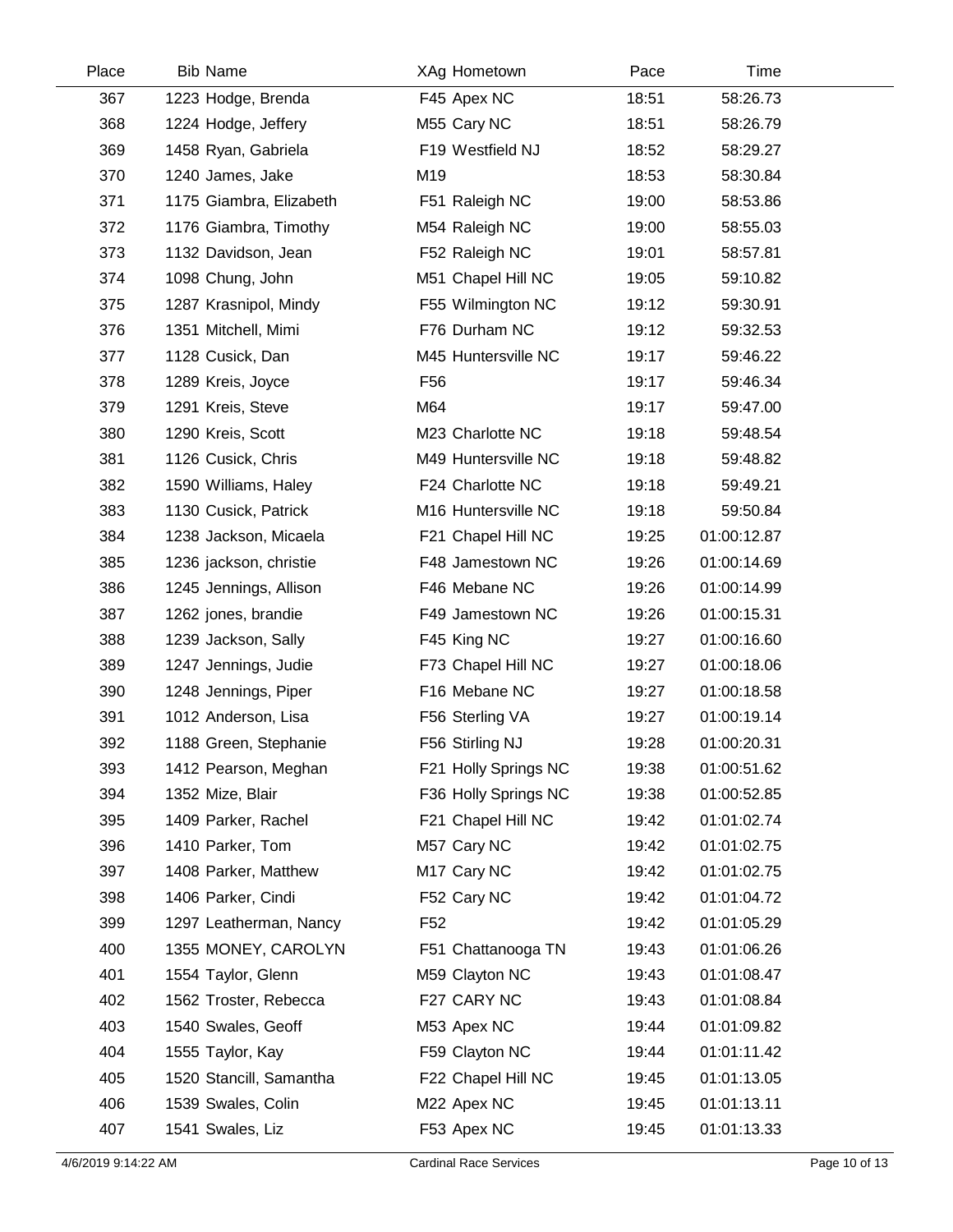| Place | <b>Bib Name</b>              | XAg Hometown        | Pace  | Time        |  |
|-------|------------------------------|---------------------|-------|-------------|--|
| 408   | 1585 White, Cassie           | F22 Kannapolis NC   | 19:47 | 01:01:21.21 |  |
| 409   | 1109 Condrey, Roger          | M52 Concord NC      | 19:48 | 01:01:22.37 |  |
| 410   | 1108 Condrey, Kylin          | F21 Concord NC      | 19:48 | 01:01:24.13 |  |
| 411   | 1110 Condrey, Staci          | F50 Concord NC      | 19:49 | 01:01:24.56 |  |
| 412   | 1523 staton, haley           | F22 Chapel Hill NC  | 19:49 | 01:01:26.72 |  |
| 413   | 1525 Staton, Sam             | M19 Horse Shoe NC   | 19:50 | 01:01:28.91 |  |
| 414   | 1524 Staton, Jamie           | F49 Horse Shoe NC   | 19:50 | 01:01:29.79 |  |
| 415   | 1526 Staton, Tony            | M60 Horse Shoe NC   | 19:51 | 01:01:31.03 |  |
| 416   | 1593 Wilson, Julie           | F53 Decatur GA      | 19:52 | 01:01:33.75 |  |
| 417   | 1268 Kaufman, Jennifer       | F52 Richmond VA     | 19:52 | 01:01:34.30 |  |
| 418   | 1274 Kerzner, Michael        | M55 Durham NC       | 19:53 | 01:01:39.52 |  |
| 419   | 1631 Krasnipol, Steve        | M52 Wilmington NC   | 19:54 | 01:01:40.77 |  |
| 420   | 1168 Franks, Sherry          | F70                 | 19:58 | 01:01:52.85 |  |
| 421   | 1357 Moody, Sheila           | F48 Asheville NC    | 19:58 | 01:01:52.92 |  |
| 422   | 1420 Pittman, DellMarie      | F56 Fayetteville NC | 20:00 | 01:02:00.80 |  |
| 423   | 1368 Murray, Sarah           | F56 Charlotte NC    | 20:01 | 01:02:02.81 |  |
| 424   | 1599 Woodard, Charlsie       | F56 Greenville NC   | 20:01 | 01:02:03.69 |  |
| 425   | 1361 Morrocco, Katrina       | F56 CARY NC         | 20:02 | 01:02:06.79 |  |
| 426   | 1028 Baucom, Gina            | F54 Mooresville NC  | 20:02 | 01:02:06.87 |  |
| 427   | 1001 Albrecht, Lorri         | F57 Raleigh NC      | 20:03 | 01:02:10.27 |  |
| 428   | 1284 Kornegay, April         | F45                 | 20:04 | 01:02:11.61 |  |
| 429   | 1252 Johnson, Charlotte      | F38 burgaw NC       | 20:04 | 01:02:12.77 |  |
| 430   | 1253 Johnson, Don            | M47 burgaw NC       | 20:04 | 01:02:12.96 |  |
| 431   | 1381 Norwood, Donna          | F63 Monroe NC       | 20:05 | 01:02:15.81 |  |
| 432   | 1345 milliken, denise        | F61 Monroe NC       | 20:05 | 01:02:16.47 |  |
| 433   | 1216 HELMS, SANDY            | F51 Monroe NC       | 20:05 | 01:02:16.47 |  |
| 434   | 1565 Underwood, Allyson      | F24 Reidsville NC   | 20:06 | 01:02:18.70 |  |
| 435   | 1040 Benfield, Heath         | M53 Reidsville NC   | 20:06 | 01:02:19.15 |  |
| 436   | 1041 Benfield, Linda         | F74 Reidsville NC   | 20:07 | 01:02:20.74 |  |
| 437   | 1275 Key, Daniel             | M24 Summerfield NC  | 20:07 | 01:02:21.74 |  |
| 438   | 1096 Christopher, Elaine     | F57 Atlanta GA      | 20:11 | 01:02:32.71 |  |
| 439   | 1371 Nahser, Deborah         | F56 greensboro NC   | 20:11 | 01:02:33.79 |  |
| 440   | 1602 Yarnall, Caroline       | F50 Alpharetta GA   | 20:14 | 01:02:43.06 |  |
| 441   | 1398 Ostendarp, Angela       | F52 Charlotte NC    | 20:17 | 01:02:53.12 |  |
| 442   | 1177 Giles, Laura            | F52 Vass NC         | 20:17 | 01:02:53.24 |  |
| 443   | 1244 Jenkins-Morehouse, Lynn | F51 Eastover NC     | 20:19 | 01:02:59.55 |  |
| 444   | 1615 Dunham, Gina            | F49 Greensboro NC   | 20:20 | 01:03:00.51 |  |
| 445   | 1185 Gorman, Anna            | F51 Charlotte NC    | 20:20 | 01:03:01.19 |  |
| 446   | 1024 Barnard, Callie         | F19 Chapel Hill NC  | 20:20 | 01:03:01.97 |  |
| 447   | 1032 Bayes, Debbie           | F <sub>50</sub>     | 20:20 | 01:03:02.54 |  |
| 448   | 1182 Goelz, Lisa             | F50 Huntersville NC | 20:21 | 01:03:03.79 |  |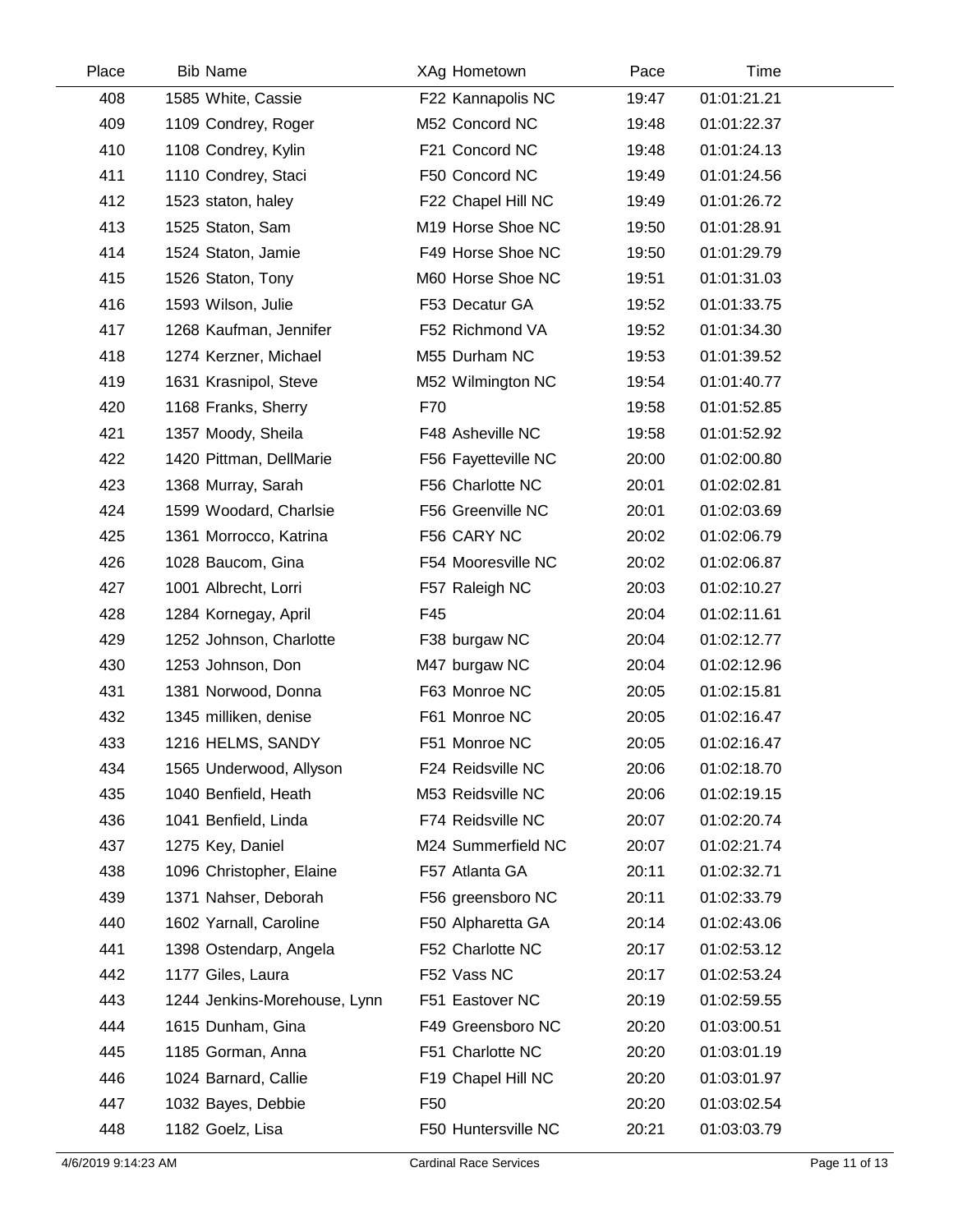| Place | <b>Bib Name</b>         | XAg Hometown           | Pace  | Time        |  |
|-------|-------------------------|------------------------|-------|-------------|--|
| 449   | 1157 Fenninger, Cynthia | F51 Mooresville NC     | 20:21 | 01:03:04.18 |  |
| 450   | 1588 Widin, Stephanie   | F59 Raleigh NC         | 20:21 | 01:03:05.34 |  |
| 451   | 1462 Saldana, Celeste   | F50 Raleigh NC         | 20:21 | 01:03:05.50 |  |
| 452   | 1091 Castex, Aida       | F47 Raleigh NC         | 20:21 | 01:03:05.89 |  |
| 453   | 1354 Moncayo, Maria     | F20 Raleigh NC         | 20:22 | 01:03:07.77 |  |
| 454   | 1400 owens, frank       | M54 CARY NC            | 20:22 | 01:03:08.79 |  |
| 455   | 1399 Owens, Cari        | F43 CARY NC            | 20:22 | 01:03:09.04 |  |
| 456   | 1102 Clark, Corin       | F51 Summerville SC     | 20:26 | 01:03:21.76 |  |
| 457   | 1094 Chapman, Ann       | F46                    | 20:28 | 01:03:26.82 |  |
| 458   | 1422 Powell, Juli       | F <sub>50</sub>        | 20:28 | 01:03:27.81 |  |
| 459   | 1152 Edelstein, Amy     | F49 Decatur GA         | 20:33 | 01:03:42.98 |  |
| 460   | 1139 Desai, Dawn        | F49                    | 20:33 | 01:03:43.58 |  |
| 461   | 1373 Neese, Kim         | F57 Greensboro NC      | 20:41 | 01:04:06.77 |  |
| 462   | 1320 Massengale, Amanda | F52 High Point NC      | 20:43 | 01:04:12.04 |  |
| 463   | 1322 Massengale, James  | M51 High Point NC      | 20:43 | 01:04:12.53 |  |
| 464   | 1374 Neese, Randy       | M54 Greensboro NC      | 20:44 | 01:04:15.67 |  |
| 465   | 1161 Flowers, Randall   | M59                    | 20:54 | 01:04:48.13 |  |
| 466   | 1271 Kennedy-Cook, Mary | F62 Cary NC            | 20:55 | 01:04:49.31 |  |
| 467   | 1309 Lloyd, Lisa        | F54 WAKE FOREST N      | 20:56 | 01:04:53.97 |  |
| 468   | 1113 Cooke, Deborah     | F64 WAKE FOREST N      | 20:57 | 01:04:57.75 |  |
| 469   | 1200 Hamrick, Dunn      | M13 Indian Trail NC    | 21:03 | 01:05:16.80 |  |
| 470   | 1201 Hamrick, Laura     | F56 Indian Trail NC    | 21:04 | 01:05:17.38 |  |
| 471   | 1629 Griffin, Beth      | F57 High Point NC      | 21:05 | 01:05:21.38 |  |
| 472   | 1162 foor, deborah      | F63 CARY NC            | 21:07 | 01:05:26.74 |  |
| 473   | 1549 Tate, Mary         | F53 CARY NC            | 21:07 | 01:05:27.85 |  |
| 474   | 1547 Tate, Ashley       | F21 CARY NC            | 21:07 | 01:05:28.95 |  |
| 475   | 1584 Weyhrich, Cody     | M22 Blacksburg VA      | 21:08 | 01:05:30.05 |  |
| 476   | 1548 Tate, Makenzie     | F21 CARY NC            | 21:08 | 01:05:30.87 |  |
| 477   | 1266 Kastner, Andrea    | F22 Chapel Hill NC     | 21:26 | 01:06:27.21 |  |
| 478   | 1267 Kastner, George    | M71 Hallandale Beach F | 21:27 | 01:06:28.71 |  |
| 479   | 1610 Malishchak, Monica | F58 Chapel Hill NC     | 21:27 | 01:06:30.15 |  |
| 480   | 1341 Miller, Bill       | M57 Apex NC            | 21:36 | 01:06:56.93 |  |
| 481   | 1343 Miller, Maria      | F54 Apex NC            | 21:37 | 01:07:00.73 |  |
| 482   | 1232 Hower, Jennifer    | F20 Holly Springs NC   | 21:42 | 01:07:15.87 |  |
| 483   | 1077 Buck, Taylor       | F20 Waxhaw NC          | 21:42 | 01:07:16.53 |  |
| 484   | 1457 Ruiz, Rod          | M49 Raleigh NC         | 21:45 | 01:07:26.85 |  |
| 485   | 1472 Schafer, Travis    | M22 Chapel Hill NC     | 21:49 | 01:07:36.90 |  |
| 486   | 1456 Ruiz, Paulina      | F22 Raleigh NC         | 21:49 | 01:07:37.90 |  |
| 487   | 1454 Ruiz, Adriana      | F47 Raleigh NC         | 21:49 | 01:07:38.93 |  |
| 488   | 1124 Crenshaw, Tiffany  | F47 Greensboro NC      | 21:55 | 01:07:56.84 |  |
| 489   | 1630 Lydon, Liz         | F48 Arlington VA       | 21:56 | 01:07:58.46 |  |